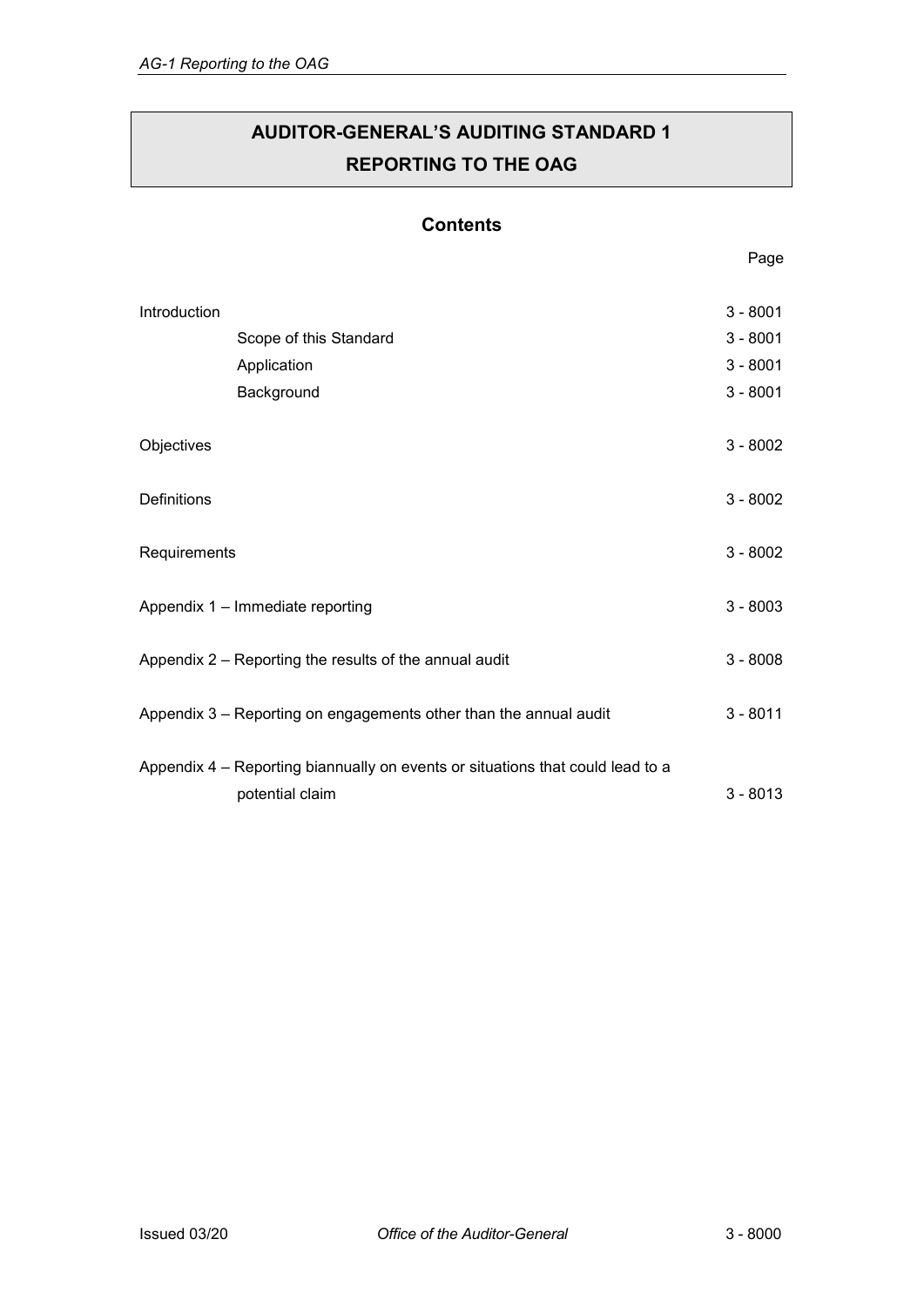### <span id="page-1-0"></span>**Introduction**

#### <span id="page-1-1"></span>**Scope of this Standard**

1. This Auditor-General's Auditing Standard establishes the Auditor-General's requirements for reporting to the OAG.

#### <span id="page-1-2"></span>**Application**

- 2. Compliance with this Standard is mandatory for Appointed Auditors who carry out annual audits on behalf of the Auditor-General.
- 3. This Statement applies to audits of financial statements and/or performance information that have been prepared for reporting periods beginning on or after 1 April 2020, although earlier application is encouraged.
- 4. Audit briefs or any other direct correspondence to the Appointed Auditor may require specific information (either information required by, or in addition to, this Standard) to be returned to the OAG on specified dates. This information shall be returned to the OAG by the date specified in that audit brief or other direct correspondence.

#### <span id="page-1-3"></span>**Background**

- 5. The effectiveness of the Auditor-General is largely dependent on the Appointed Auditor keeping the OAG informed of significant issues affecting public entities in a timely manner. The Appointed Auditor is the Auditor-General's "eyes and ears" on the ground and is expected to freely communicate to the OAG any significant information, including that of a sensitive or confidential nature.
- 6. The reporting requirements outlined in this Standard are the minimum requirements, and the Appointed Auditor should not feel constrained in communicating any issues to the OAG as the minimum requirements are intended to ensure that the Auditor-General is:
	- (a) adequately apprised, in a timely way, of significant matters related to the annual audit in respect of the public entities;
	- (b) able to plan and ensure that the requisite audit activities are carried out through the annual audit or engagements other than the annual audit, on a timely basis; and
	- (c) able to monitor the Appointed Auditor's performance.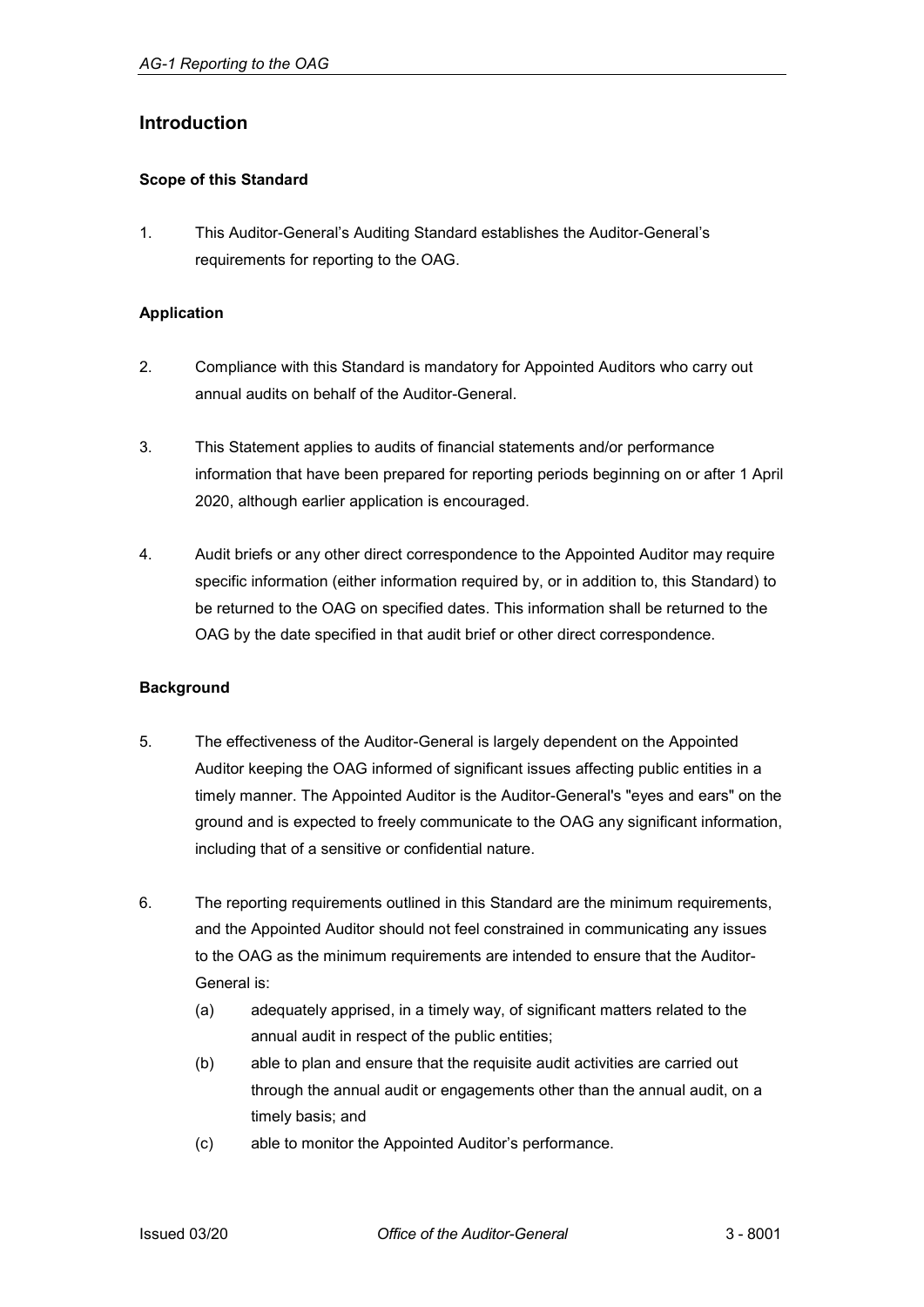## <span id="page-2-0"></span>**Objectives**

- 7. The objectives of the Appointed Auditor are to:
	- (a) immediately report to the OAG the occurrence of any of the significant issues identified in [Appendix 1;](#page-3-0)
	- (b) formally report the results of annual audits to the OAG as outlined i[n Appendix](#page-8-0)  [2;](#page-8-0)
	- (c) formally report the results of engagements other than the annual audit to the OAG as outlined in [Appendix 3;](#page-11-0) and
	- (d) provide certifications, where appropriate, on behalf of their Audit Service Provider (ASP), declaring the circumstances or occurrence of any events or situations that could lead to a potential claim against the ASP or the Auditor-General as outlined in [Appendix 4.](#page-13-0)

# <span id="page-2-1"></span>**Definitions**

- 8. For the purpose of this Auditor-General's Auditing Standard, the defined terms have the meanings attributed:
	- (a) in the Glossary of Terms issued by the New Zealand Auditing and Assurance Standards Board (the NZAuASB glossary) of the External Reporting Board (although, where a term with a specific meaning in the New Zealand public sector differs from the NZAuASB glossary, the New Zealand public sector definition shall prevail); and
	- (b) in the Auditor-General's Glossary of Terms.

## <span id="page-2-2"></span>**Requirements**

- 9. The OAG's reporting requirements are classified into a number of different categories, each with different reporting deadlines and information that shall be sent to the OAG. The Appointed Auditor shall report to the OAG in keeping with the requirements outlined in each of the following Appendices:
	- (a) [Appendix 1:](#page-3-0) Immediate reporting;
	- (b) [Appendix 2:](#page-8-0) Reporting the results of the annual audit;
	- (c) [Appendix 3:](#page-11-0) Reporting on engagements other than the annual audit; and
	- (d) [Appendix 4:](#page-13-0) Reporting biannually on events or situations that could lead to a potential claim.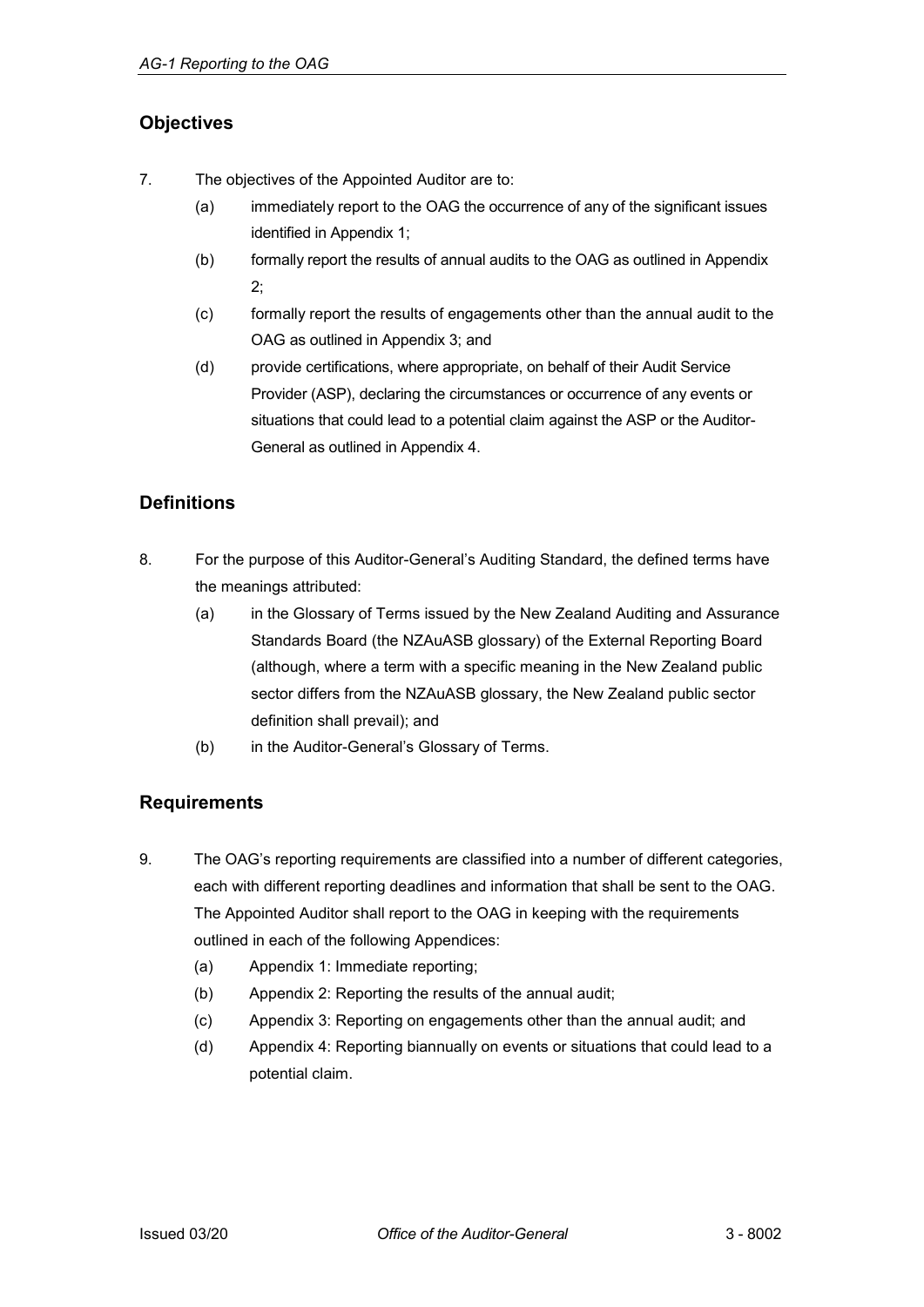## <span id="page-3-0"></span>**Appendix 1 – Immediate reporting**

This Appendix covers the following topics: [Introduction](#page-3-1) [Advising the OAG about public-entity-specific issues](#page-3-2) [Advising the OAG about professional indemnity insurance issues](#page-5-0) Making submissions to the Auditor-General's [Opinions Review Committee](#page-6-0) Notifying [the OAG about significant changes to public entities](#page-7-0)

#### <span id="page-3-1"></span>**Introduction**

- <span id="page-3-2"></span>A1.1 Immediate reporting covers those situations where an issue is of such significance or risk that the Appointed Auditor shall advise the OAG about it as soon as it comes to their attention. Examples of immediate reporting fall into six categories:
	- where an ASP or an Appointed Auditor has identified a breach, or there is reason to believe that a breach may arise in the future, of the independence requirements of AG PES 1: *Code of ethics for assurance practitioners*;
	- where any public-entity-specific issues arise that are considered significant, including certain non-compliance with laws and regulations, the existence of fraud or suspected fraud, and/or any issues surrounding effectiveness and efficiency, waste, or a lack of probity or financial prudence;
	- where any limitations or material circumstances occur that could affect the ASP's professional indemnity insurance over the period of the engagement, or circumstances that could lead to a potential claim against the ASP or the Auditor-General;
	- where the Appointed Auditor wants to access legally privileged documents or information that may be subject to terms and conditions affecting access;
	- where the Appointed Auditor makes a submission to the Auditor-General's Opinions Review Committee (the ORC); and
	- where the Appointed Auditor identifies any significant changes to a public entity, such as:
		- an entity has been established that is a public entity;
		- a public entity has been disestablished or ceased operating;
		- an existing entity has become a public entity;
		- an existing entity has ceased being a public entity; and
		- a public entity has transferred aspects of its operations into another entity or vehicle that is not subject to the same level of scrutiny or audit.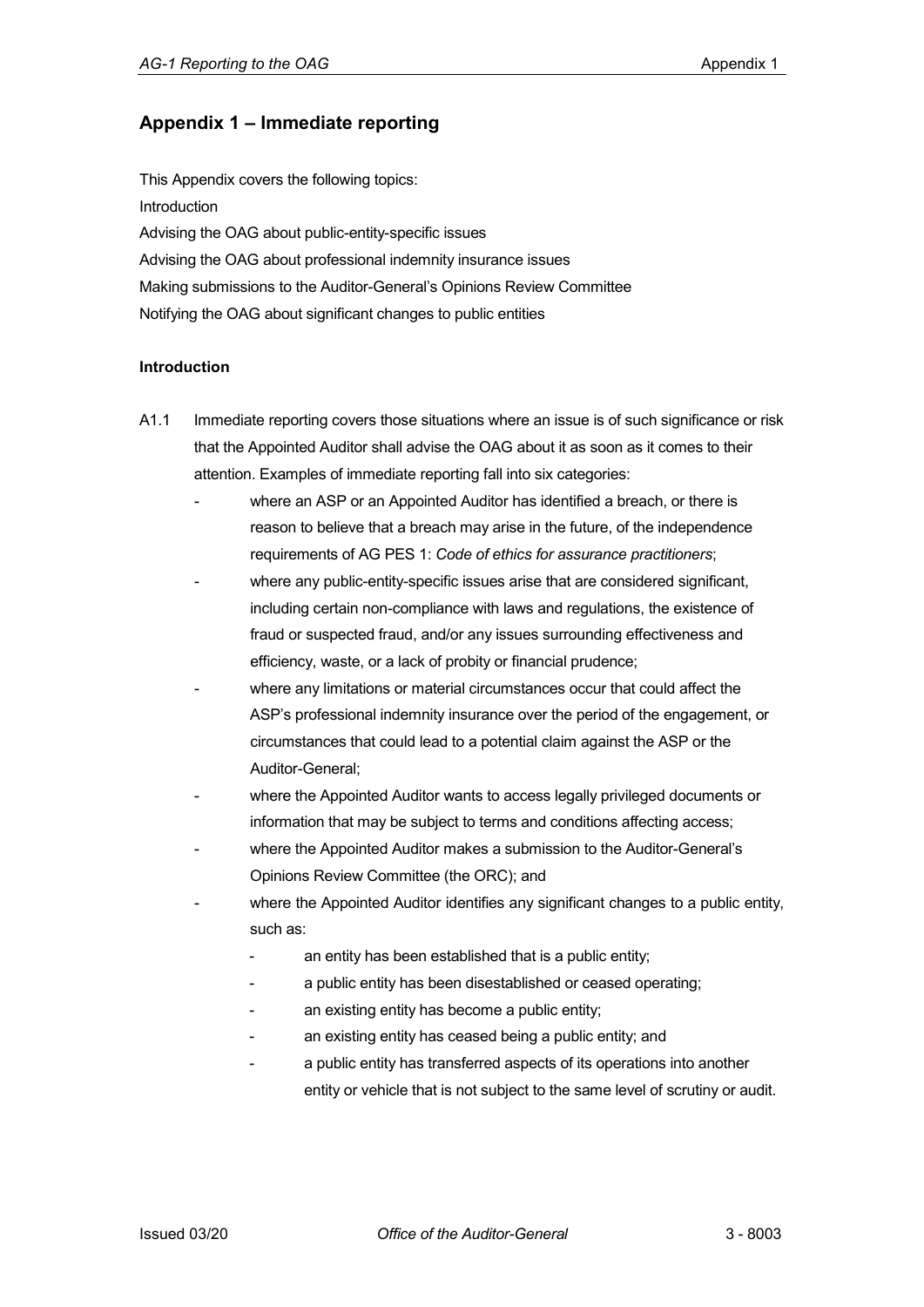#### **Advising the OAG about public-entity-specific issues**

- A1.2 The Appointed Auditor shall immediately inform the OAG about the following publicentity-specific issues:
	- Where the *acceptance and continuance procedures* carried out by the Appointed Auditor before planning the annual audit, as required by AG PES 3 (Amended), indicate the presence of circumstances and/or risks that would have caused the engagement to be declined. The Appointed Auditor shall contact the Assistant Auditor-General – Audit Quality.
	- Details of all **suspected or actual fraud**. Guidance is provided in AG ISA (NZ) 240: *The auditor's responsibilities relating to fraud in an annual audit*.
	- Any *information that is requested by a third party* that was obtained while carrying out work on behalf of the Auditor-General (guidance is provided in AG PES 1). The Appointed Auditor shall contact the OAG at [independence@oag.govt.nz.](mailto:independence@oag.govt.nz)
	- Details of any *significant issues of effectiveness and efficiency, waste, or a lack of probity or financial prudence*. Guidance is provided in AG-3: *The approach to issues arising from section 16(1) of the Public Audit Act 2001*. The Appointed Auditor shall contact either the Assistant Auditor-General – Parliamentary Group or the Assistant Auditor-General – Local Government Group.
	- Details or information of any *non-compliance with laws and regulations* that:
		- is material and for which the OAG has not provided guidance;
		- calls into question the ethics or behaviour of management and/or those charged with governance, or where fraud is suspected; or
		- where management and/or those charged with governance are suspected of being involved in any deliberate non-compliance with a law or regulation.

Guidance is provided in AG ISA (NZ) 250 (Revised): *Consideration of laws and regulations*. The Appointed Auditor shall contact either the Assistant Auditor-General – Audit Quality or the Assistant Auditor-General – Legal, Policy and Inquiries.

- Details of the *findings of any substantial or significant external reviews conducted over the activities of the public entity*. The Appointed Auditor shall contact either the Assistant Auditor-General – Parliamentary Group or the Assistant Auditor-General – Local Government Group.
- For government departments, *details of any actual or potential breach of an appropriation or expenditure incurred not for lawful purposes*. Guidance is provided in AG-2: *The appropriation audit and the controller function*. The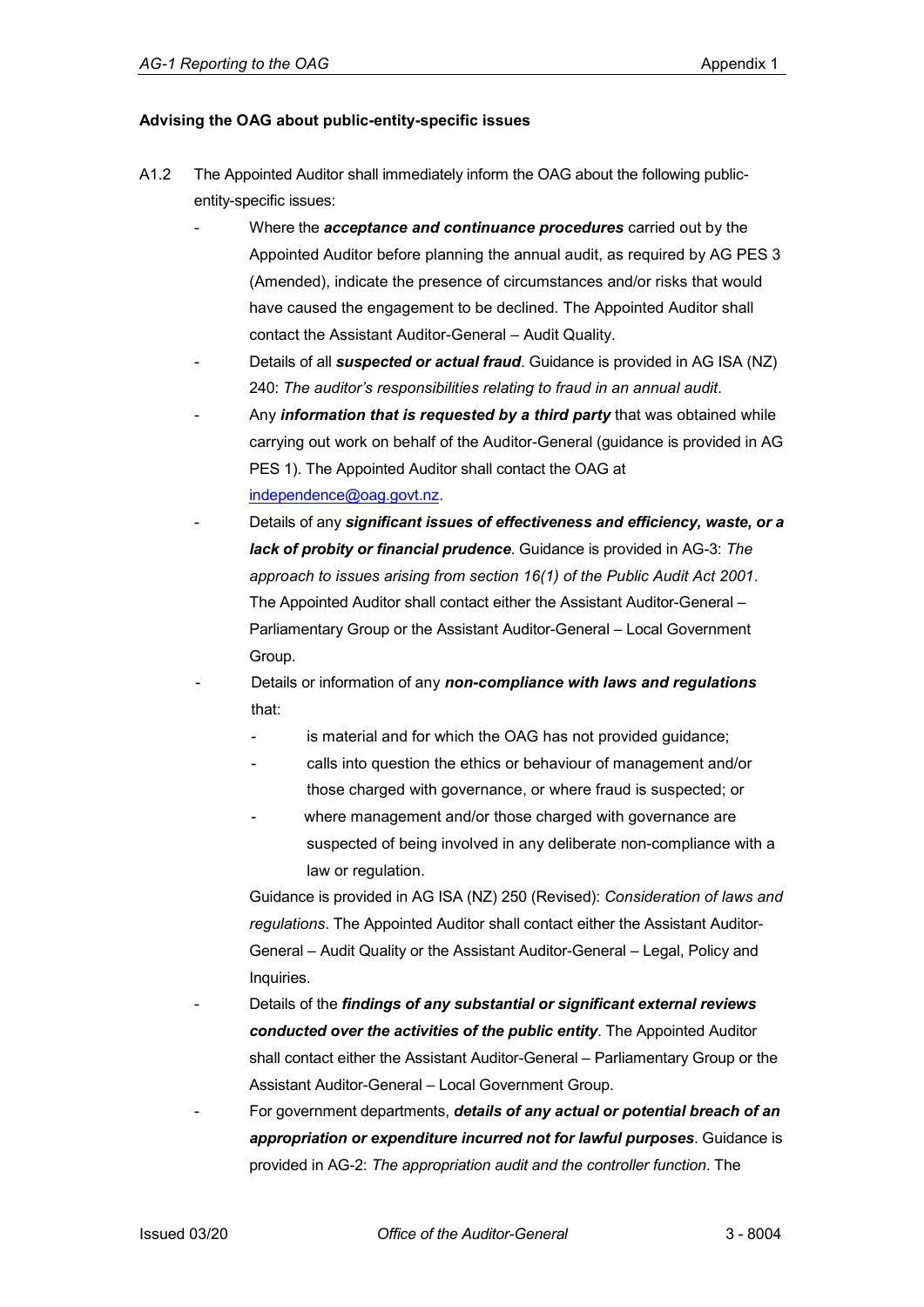Appointed Auditor shall contact the Assistant Auditor-General – Parliamentary Group.

- Details of *any news media enquiries that the Appointed Auditor should refer to the OAG*. Guidance is provided in AG PES 1. The Appointed Auditor shall contact either the Assistant Auditor-General – Parliamentary Group or the Assistant Auditor-General – Local Government Group.
- Any *other matters specified in the other time-bound categories of information that, because of their sensitivity, should be reported to the OAG earlier.* An example would be where the entity is exhibiting early warning signs that if, individually or in combination, are left unchecked would be likely to cause a failure in the entity's ability to meet its objectives or functions. The Appointed Auditor shall contact either the Assistant Auditor-General – Parliamentary Group or the Assistant Auditor-General – Local Government Group.
- Details of any *prior period error that is material*. The Appointed Auditor shall contact the Assistant Auditor-General – Audit Quality.
- When a Group or Component Appointed Auditor *has difficulties applying the requirements of AG ISA (NZ) 600*. In this situation, the Group or Component Appointed Auditor shall contact the Assistant Auditor-General – Audit Quality.
- When a Group or a Component Appointed Auditor identifies that *the work of a Group Appointed Auditor, a Component Appointed Auditor, or a component auditor may be insufficient* in accordance with paragraph 43 in ISA (NZ) 600. In this situation, the Group or Component Appointed Auditor shall contact the Assistant Auditor-General – Audit Quality.
- <span id="page-5-0"></span>- Where a Group Appointed Auditor is considering *communicating with management or those charged with governance concerns about the quality of a component auditor's work* in accordance with paragraph 49(c) in ISA (NZ) 600. In this situation, the Group or Component Appointed Auditor shall contact the Assistant Auditor-General – Audit Quality.
	- Where the Appointed Auditor has *concerns about the performance report of the public entity*, including whether the Appointed Auditor is concerned about the appropriateness of the content or the verification of the content of the performance report. Guidance is provided in AG-4: *The audit of performance reports*.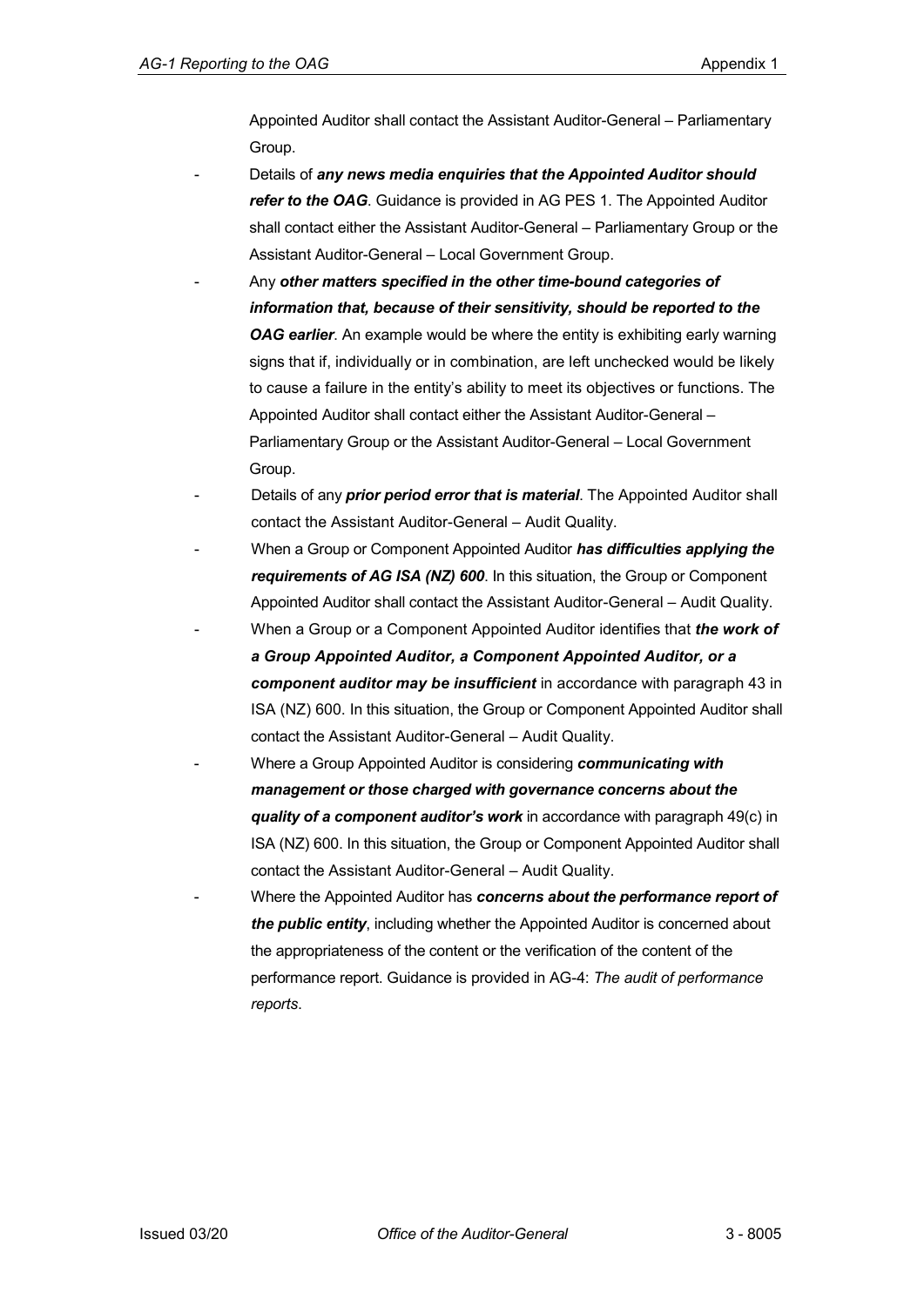#### **Advising the OAG about professional indemnity insurance issues**

- A1.3 The Appointed Auditor shall immediately inform the Assistant Auditor-General Legal, Policy, and Inquiries about any limitations or material circumstances that occur that could affect the ASP's professional indemnity insurance over the period of the engagement or circumstances that could lead to a potential claim against the ASP or the Auditor-General. These could include (but are not limited to):
	- details of any limitations or circumstances that could reduce the level of cover;
	- details of limitations or circumstances that could cause the insurance policy to be defective or voidable by the insurers;
	- details of limitations or circumstances that could cause the policy coverage to be no longer effective during the period of the engagement with the Auditor-General;
	- details of circumstances that materially affect the insurance policy excess (or any related self-insurance or personal coverage arrangements) that could reduce or limit the effectiveness of cover;
	- details of any claim made against the Auditor-General or ASP (when acting for the Auditor-General) received by the ASP; or
	- details, after becoming aware, of information or knowledge that could give rise to a claim against the Auditor-General or ASP (as an agent for the Auditor-General), including:
		- details of frauds or suspected frauds identified in the public entity;
		- details of possible litigation arising out of any sale, takeover, or capital restructuring of the public entity;
		- details of failure of public entity investees or major debtors;
		- details of receipt of notice from, or information as to any intention by, another party to claim against the Auditor-General or the ASP (either verbally or in writing); and
		- details of the discovery of reasonable cause to suspect any dishonest, fraudulent, or malicious act(s) or omission(s) of any past or present ASP(s), Appointed Auditor, or staff employed by the ASP that have been associated with the audit of the public entity.

#### <span id="page-6-0"></span>**Making submissions to the Auditor-General's Opinions Review Committee**

A1.4 The Appointed Auditor shall comply with the requirements of AG ISA (NZ) 700 (Revised) that require certain matters to be referred to the Audit Quality team at the OAG that may need to be reported in the auditor's report. Depending on their severity, such matters may require approval from the ORC.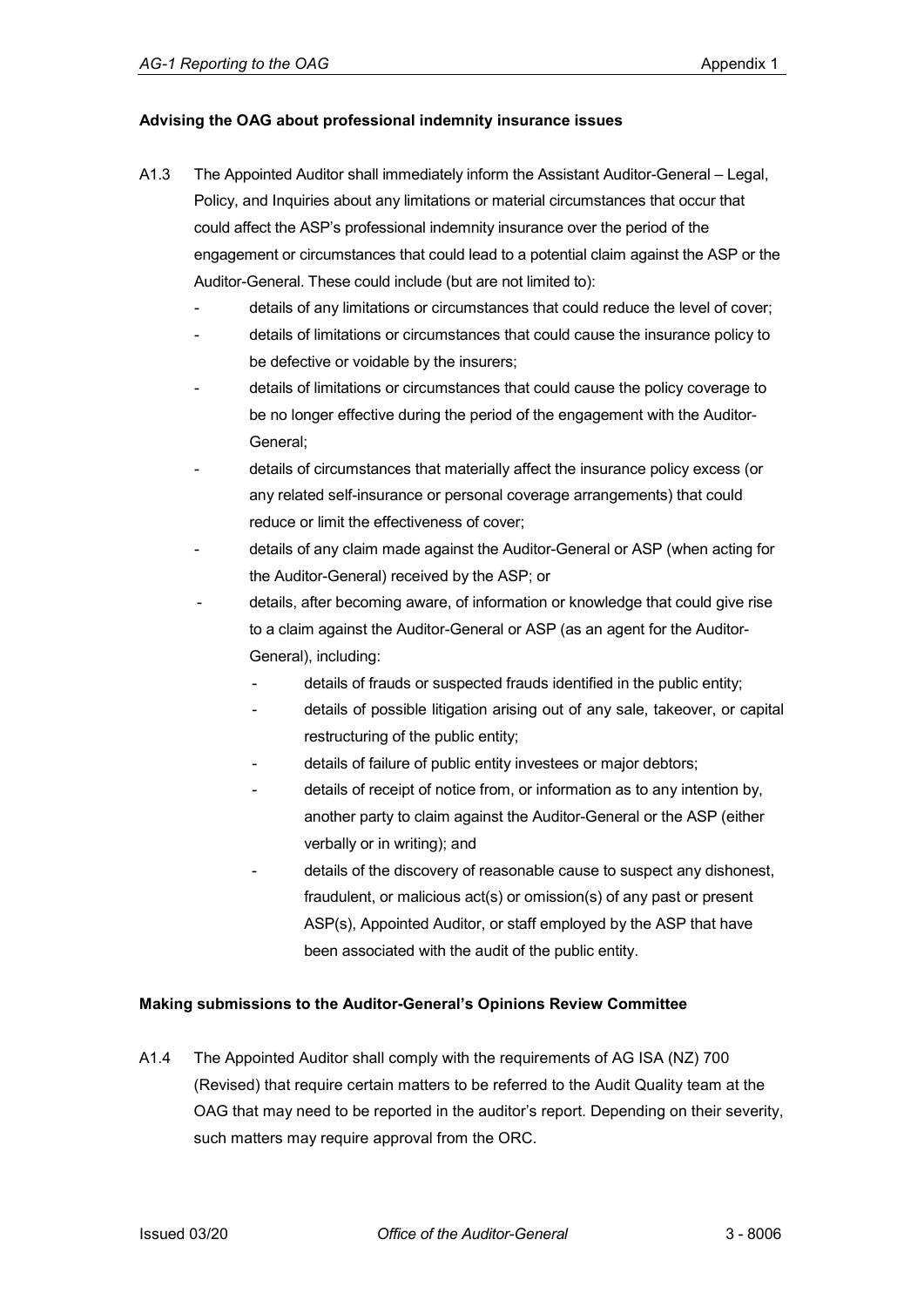#### <span id="page-7-0"></span>**Notifying the OAG about significant changes to public entities**

- A1.5 The Appointed Auditor shall immediately notify the OAG about significant changes to a public entity through the ASD Online (ASD Online is the external interface of the Audit Status Database – ASD – see A2.2). These changes could include:
	- details of an entity that has been established that is a public entity (using the new entity button in the entity screen);
	- details of a public entity that has or is ceasing operations or is being disestablished (using the entity ceasing button in the entity screen);
	- details of changes in management or those charged with governance (in the officer details panel in the entity screen); or
	- details of changes in public entity address details (in the contact details panel in the entity screen).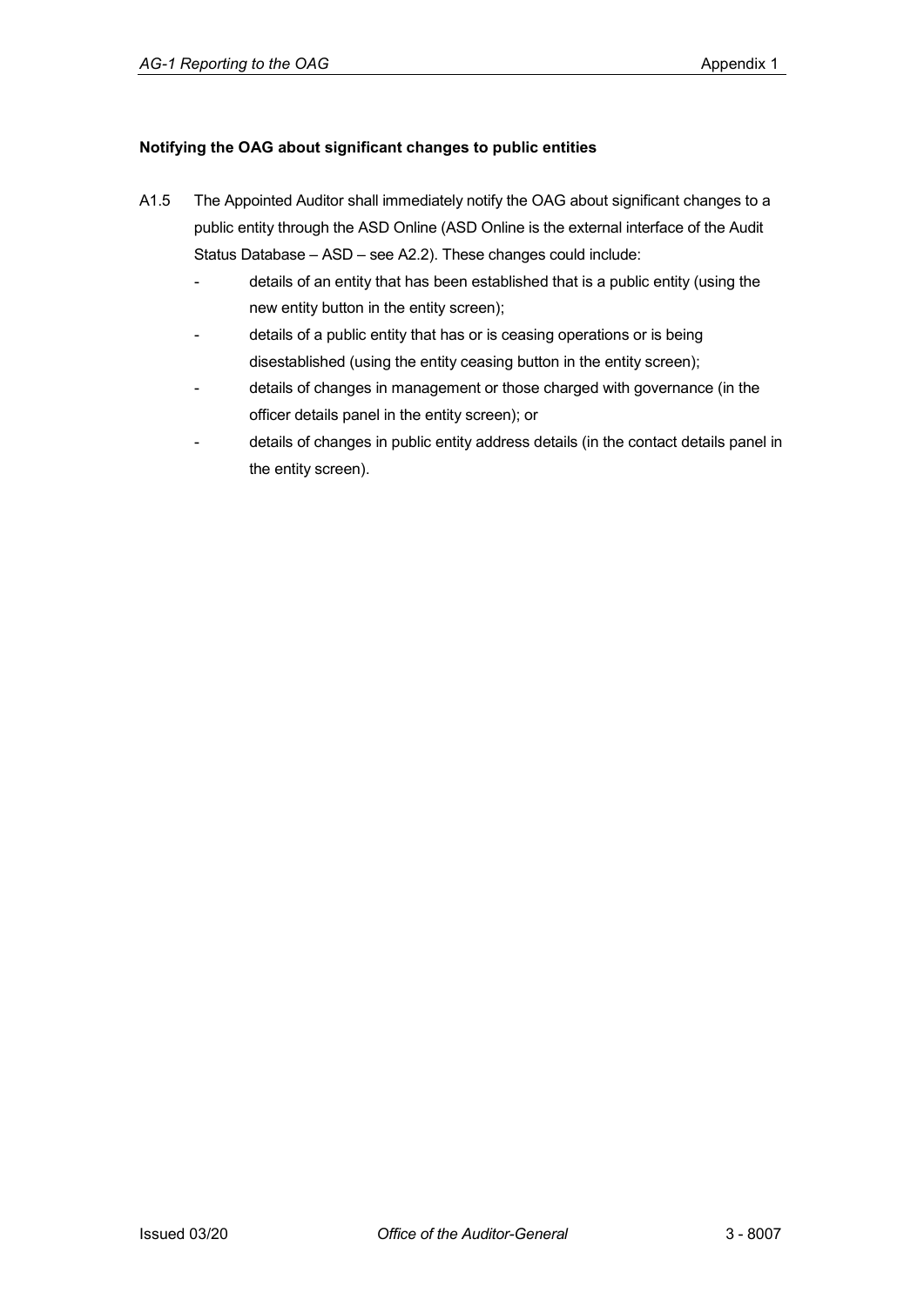## <span id="page-8-0"></span>**Appendix 2 – Reporting the results of the annual audit**

This appendix covers the following topics: [Introduction](#page-8-1) [Reporting completed annual audits](#page-8-2) Documents summarising the audit conclusions

#### <span id="page-8-1"></span>**Introduction**

A2.1 This Appendix covers the formal reporting obligations of the Appointed Auditor to the OAG immediately following the issue of the audit report(s) signed by the Appointed Auditor on behalf of the Auditor-General. The formal reporting obligations apply where the engagement(s) are being carried out in keeping with the requirements of the Audit Engagement Agreement (otherwise known as the annual audit contract).

#### <span id="page-8-2"></span>**Reporting completed annual audits**

- A2.2 The Auditor-General manages the audit completion returns of all public entities through the Audit Status Database (the ASD). The ASD is an internal database that allows the Appointed Auditor and their delegates (for example, Audit Managers and administration staff) to enter information relating to an audit directly into the ASD. The ASD has an external interface called the ASD Online.
- A2.3 The Appointed Auditor shall use the ASD Online to report the results of all completed annual audits. Annual audits that are due are listed in each Appointed Auditor's individual portfolio list.
- A2.4 The Appointed Auditor shall use their email address and a password to access the ASD Online. The Appointed Auditor can request a password through the ASD Online login screen if they have forgotten their previous one. The Appointed Auditor may change their password at any time.
- A2.5 The Appointed Auditor shall input the date of the audit report in the ASD Online within 24 hours of issuing the audit report.
- A2.6 The ASD Online updates the Appointed Auditor's portfolio list when each audit completion return is entered and also outlines the reporting requirements for each public entity. The portfolio list will identify and list what information needs to be sent to the OAG and when. The information needs are usually determined by the sector requirements listed in the applicable audit brief and is reflected in the ASD.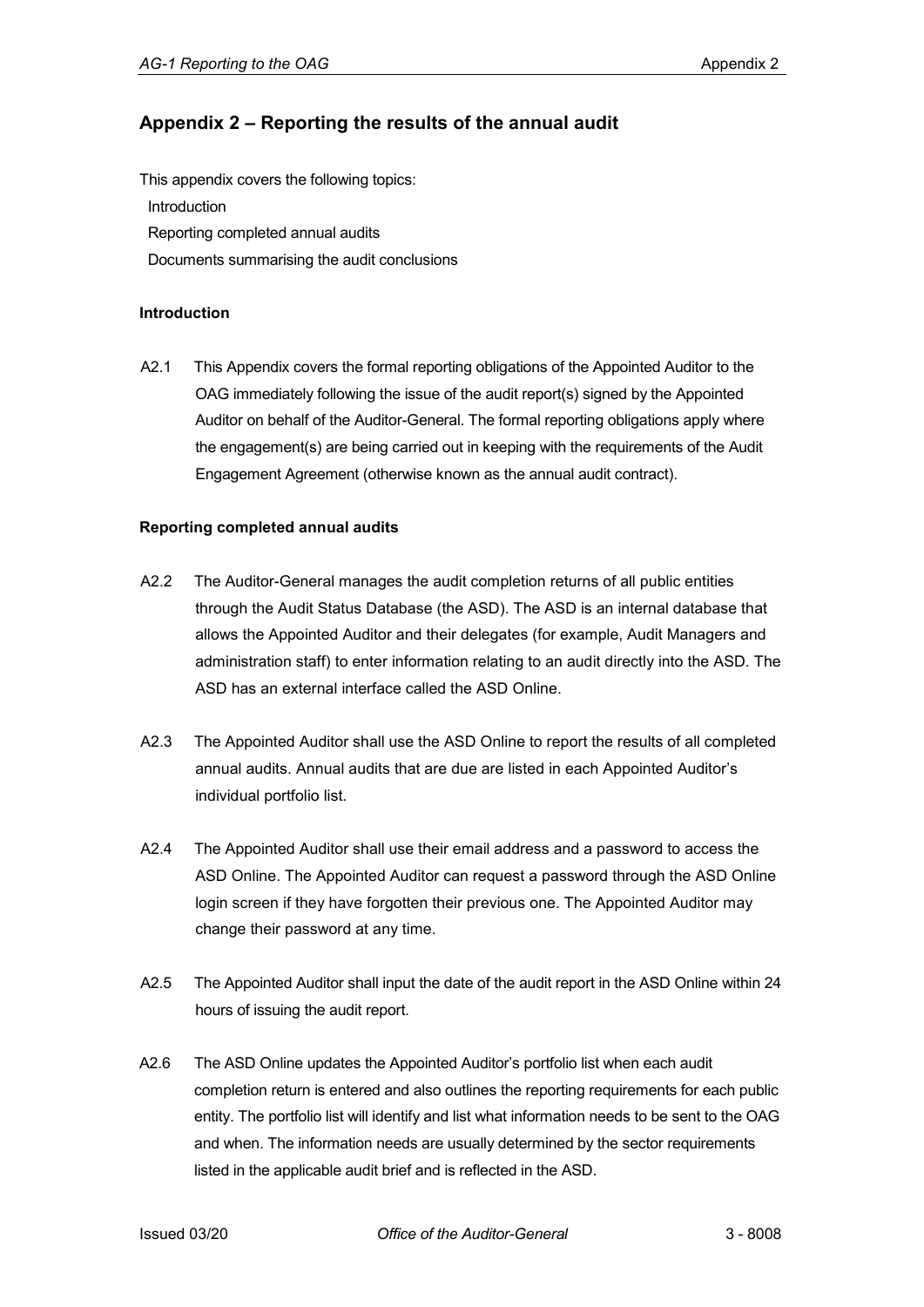- A2.7 The audit completion return shall be sent to the OAG within the time frames listed in paragraph A2.6. We recommend that the Appointed Auditor keep a copy of the audit return on each individual audit file.
- A2.8 Further guidance on using the ASD Online is contained in each applicable audit brief.

#### **Documents summarising the audit conclusions**

- A2.9 The Appointed Auditor shall complete a document that summarises the audit conclusions for each annual audit in accordance with the requirements in paragraph 8(c) in ISA (NZ) 230: *Documentation*.
- A2.10 Appointed Auditors shall use the OAG template in all situations where they are required to upload a document that summarises the audit conclusions in the Audit Status Database. In all other cases, the use of the OAG template is optional.
- A2.11 ISA (NZ) 230 outlines that, where an auditor is applying significant amounts of professional judgement in their audit, they should prepare and retain in their audit file a summary that describes the significant matters identified during the audit and how they were addressed. It is the Auditor-General's opinion that Appointed Auditors working on behalf of the Auditor-General should always prepare a document that summarises the audit conclusions because of the high degree of judgement that is required to carry out an annual audit engagement.
- A2.12 As part of delivering on the requirements contained in ISA (NZ) 230, Appointed Auditors are also expected to meet the requirements in paragraph 6 in ISA (NZ) 520: *Analytical Procedures*, which require analytical procedures to be completed near the end of the audit to assist the forming of the overall conclusion about whether the audited information is consistent with the Appointed Auditor's understanding of the public entity.
- A2.13 In addition, Appointed Auditors shall ensure that each document that summarises the audit conclusions reports on the adjusted and unadjusted audit differences (in keeping with the requirements in paragraph 15 in ISA (NZ) 450), the key audit matters (including the audit procedures performed), subsequent events procedures and results, and the responses to significant risks against those that were identified in audit plan.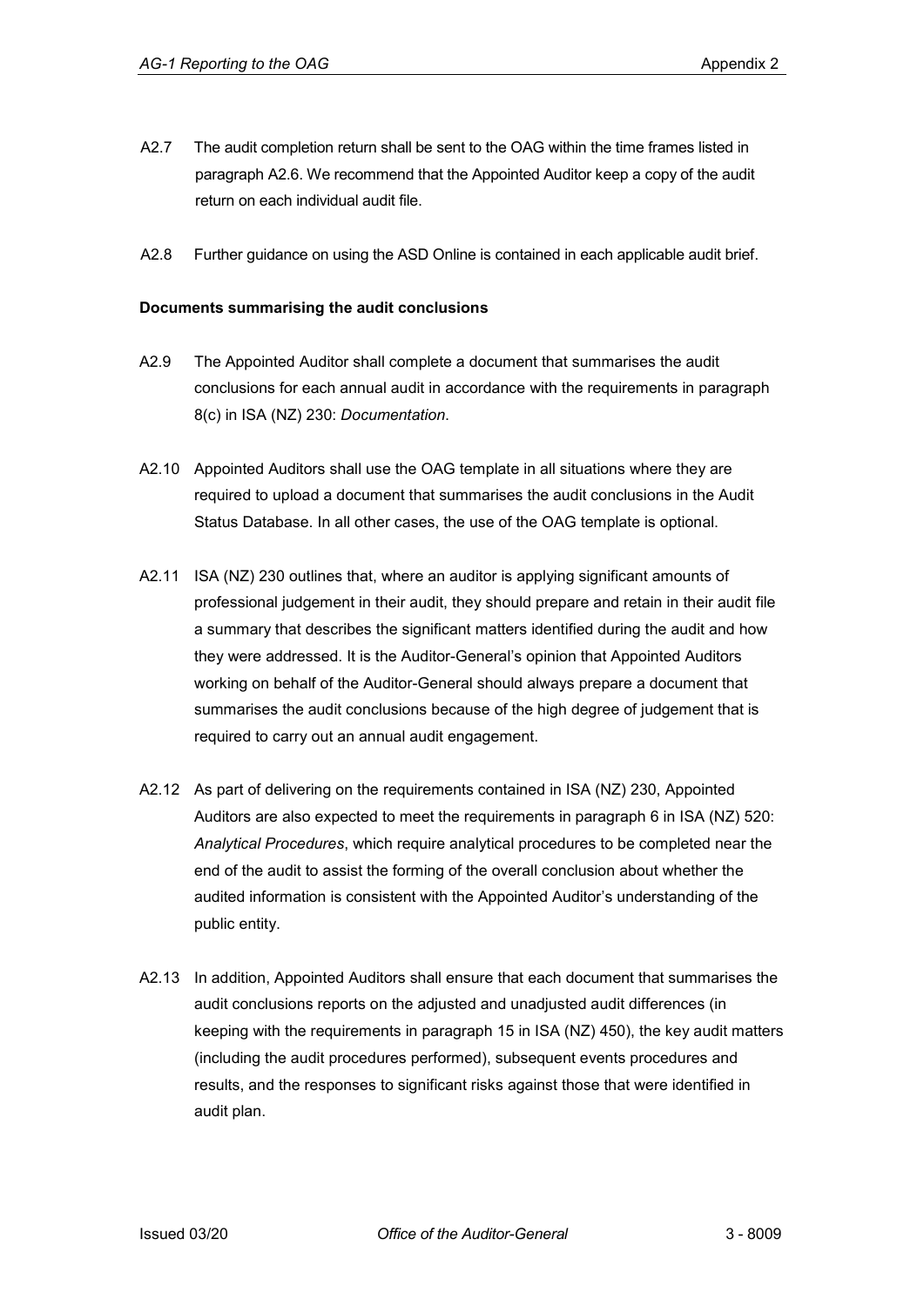- A2.14 Appointed Auditors shall also ensure that each document that summarises the audit conclusions reports summarises the results their audit work done in accordance with:
	- AG-2: *The Appropriation Audit and the Controller Function* (where appropriation information was required to be audited);
	- AG-3: The approach to issues arising from section 16(1) of the Public Audit *Act 2001*; and
	- AG-4: The Audit of Performance Reports (where performance information was required to be audited).
- A2.15 The Appointed Auditor shall not make the document that summarises the audit conclusions available to the public entity for review or comment or clearance.[1](#page-10-0)

-

<span id="page-10-0"></span><sup>&</sup>lt;sup>1</sup> The document that summarises the audit conclusions is part of the audit file and covered by the disclosure requirements of section 30 of the Public Audit Act 2001.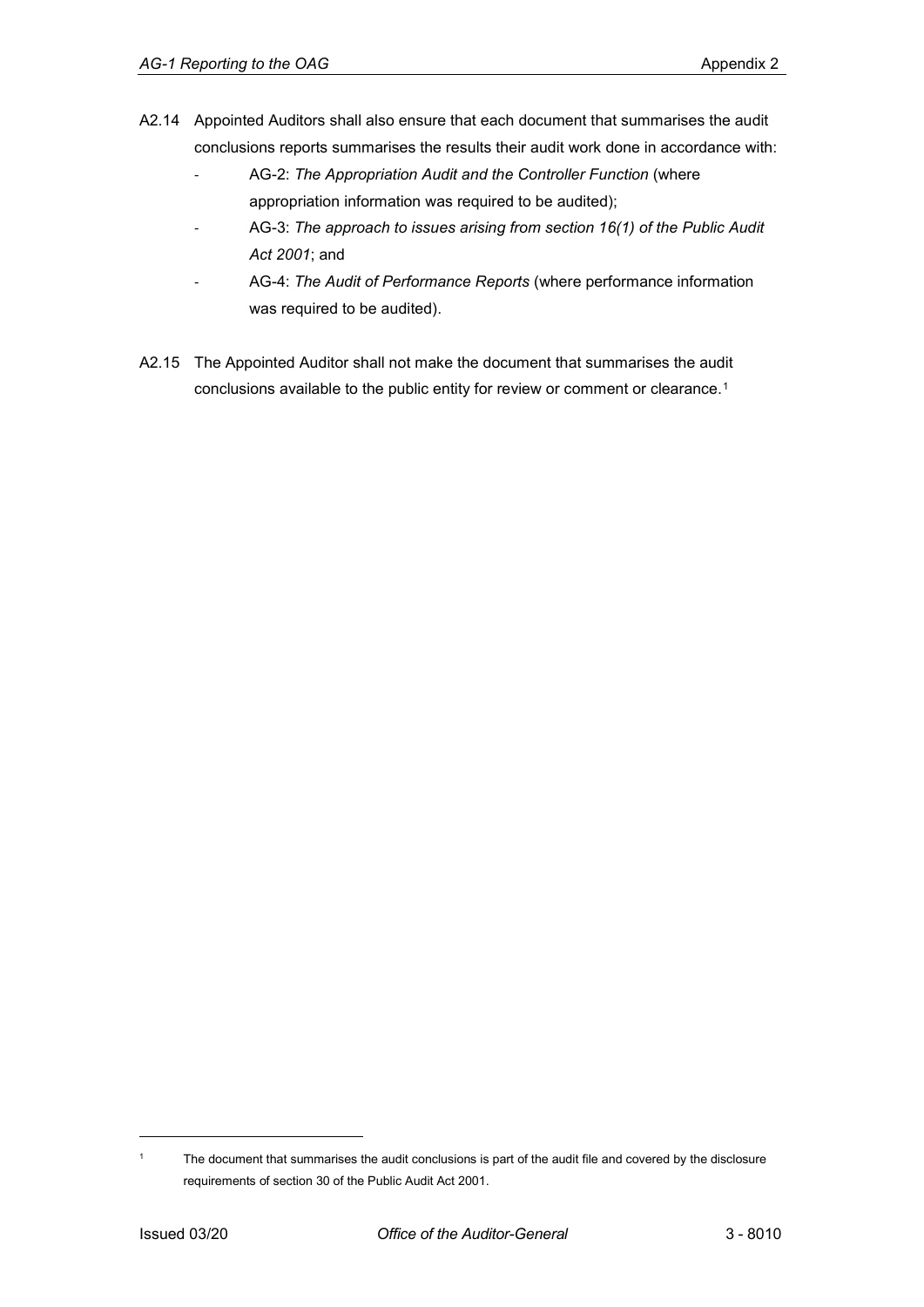### <span id="page-11-0"></span>**Appendix 3 – Reporting on engagements other than the annual audit**

This appendix covers the following topics:

[Introduction](#page-11-1)

[Accepting and reporting on engagements of possible media or political interest or of a sensitive nature](#page-11-2) [Reporting on work](#page-11-3) in addition to the annual audit.

#### <span id="page-11-1"></span>**Introduction**

- A3.1 For the purposes of reporting on engagements other than the annual audit, "other work" engagements means all other work that has been carried out by staff of the Auditor-General or by an ASP in relation to a public entity (audited by the ASP). Other work excludes annual audits, performance audits, and inquiries.
- A3.2 The Appointed Auditor shall ensure that they follow the requirements of AG PES 1: *Code of ethics for assurance providers* when carrying out engagements other than the annual audit. AG PES 1 includes a requirement to consult with the OAG before accepting any engagement other than the annual audit where uncertainty exists about an independence matter.

## <span id="page-11-2"></span>**Accepting and reporting on engagements of possible media or political interest or of a sensitive nature**

- A3.3 Acceptance of, and reporting on, engagements of possible media or political interest or of a sensitive nature, requires careful consultation with the OAG. The requirements covering this category of engagements are set out in AG PES 1. These requirements include:
	- consulting with the OAG before accepting any engagement;
	- sending a copy of the draft report to the relevant OAG sector manager for clearance before the report is sent to the public entity; and
	- sending a copy of the final report to the OAG Database Administrator within 24 hours of signing the report.

#### <span id="page-11-3"></span>**Reporting on work in addition to the annual audit**

- A3.4 The Appointed Auditor shall provide the following information through the ASD Online as part of reporting completed annual audits:
	- a copy of the report issued for the engagement or a statement advising that the report has yet to be issued;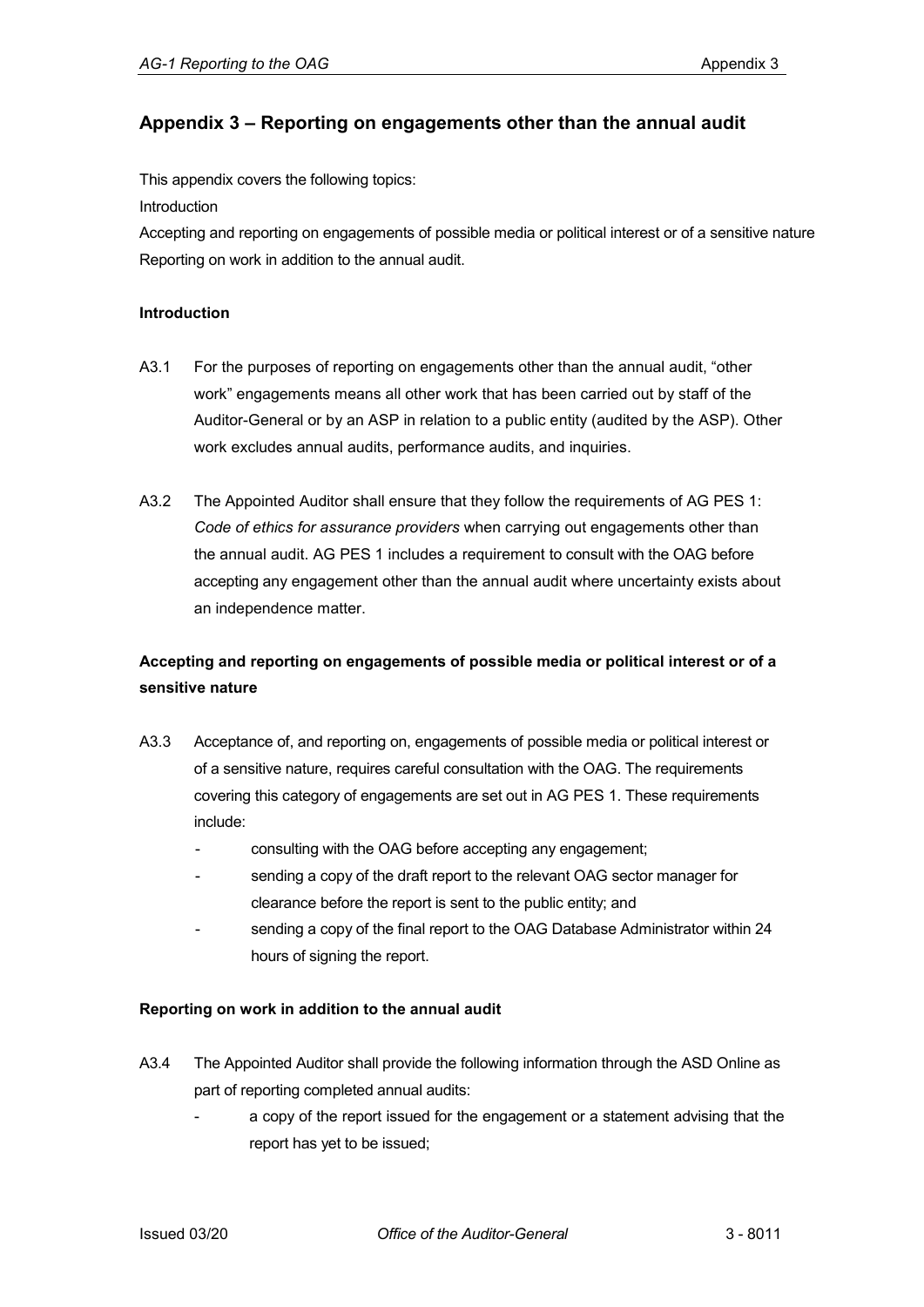- if applicable, a copy of the information on which the report has been issued for example, if there is a report prepared by the entity on which the ASP has issued an opinion;
- the total fee for the engagement and the actual fees billed to the public entity during the period covered by the annual audit; and
- a reconciliation of the fees paid to the auditor for engagements other than the annual audit (as disclosed to the OAG in accordance with this standard) to the fees paid to the auditor for engagements other than the annual audit (as disclosed in the entity's financial statements).